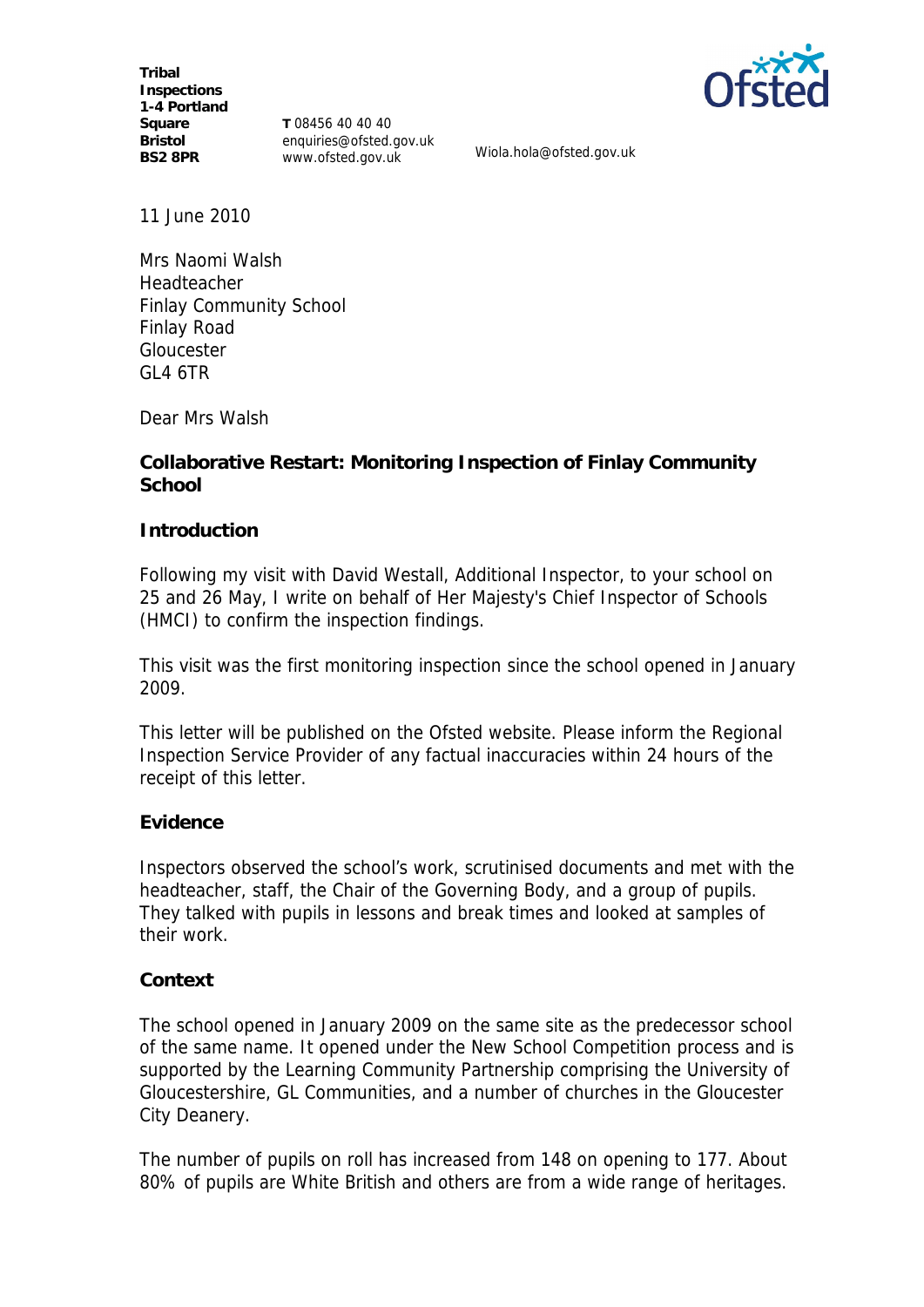The proportion of pupils known to be eligible for free school meals, at roughly 40%, is well above the national average. The proportion of pupils with special educational needs and/or disabilities is well above average, as is the proportion with a statement of special educational needs. The main difficulties or disabilities are behavioural, emotional or social, or in speech, language and communication.

The school shares its site with a children's centre. On the site there was also an adult learning facility; this closed recently and the school has plans to develop the building for family learning. The school runs a breakfast club. Four teachers and one teaching assistant joined the school since January 2009. All other staff transferred from the predecessor school. The headteacher was permanently appointed in the week before this inspection, having led the school as acting headteacher from September 2009. She was previously the acting deputy headteacher and also the Year 6 teacher.

## **Achievement and standards**

The school is successfully raising achievement and standards because leaders and managers have set high aspirations and are taking a very determined stance in seeking to ensure that all pupils make the progress they are capable of.

The school's results in the Year 2 national tests in 2009 were broadly in line with national averages. Similarly, in the end of Year 6 national tests, results in 2009 were in line with national averages. The school's Year 6 results showed pupils made excellent progress given their starting points in Year 3. In the main, the best progress was made by pupils who started Year 3 with attainment below expected levels for their ages, and by those with special educational needs and/or disabilities. In 2009, a lower than average proportion of pupils attained above expected levels. The school is aware that there is still work to be done to speed up the progress of the more able pupils.

The school's records of attainment for pupils currently in Year 6, and their work, show that the 2010 test results are likely to be similar to those in 2009. Given pupils' slightly higher starting points, progress from Year 2 may not be as good as that seen in 2009. Nevertheless, pupils' progress throughout the school is being speeded up because a careful check is kept on it and because provision is being fine-tuned to more closely meet pupils' individual needs.

In the Reception class, children's attainment is below what is typically expected for their ages by the end of the year in communication, language and literacy, but their progress is nevertheless good from their generally low starting points. Children learn to interact happily with each other and greatly enjoy both the activities they choose and those they do as a whole group, in story time, for example. During the inspection, much fun was had preparing for the 'Superheroes' party.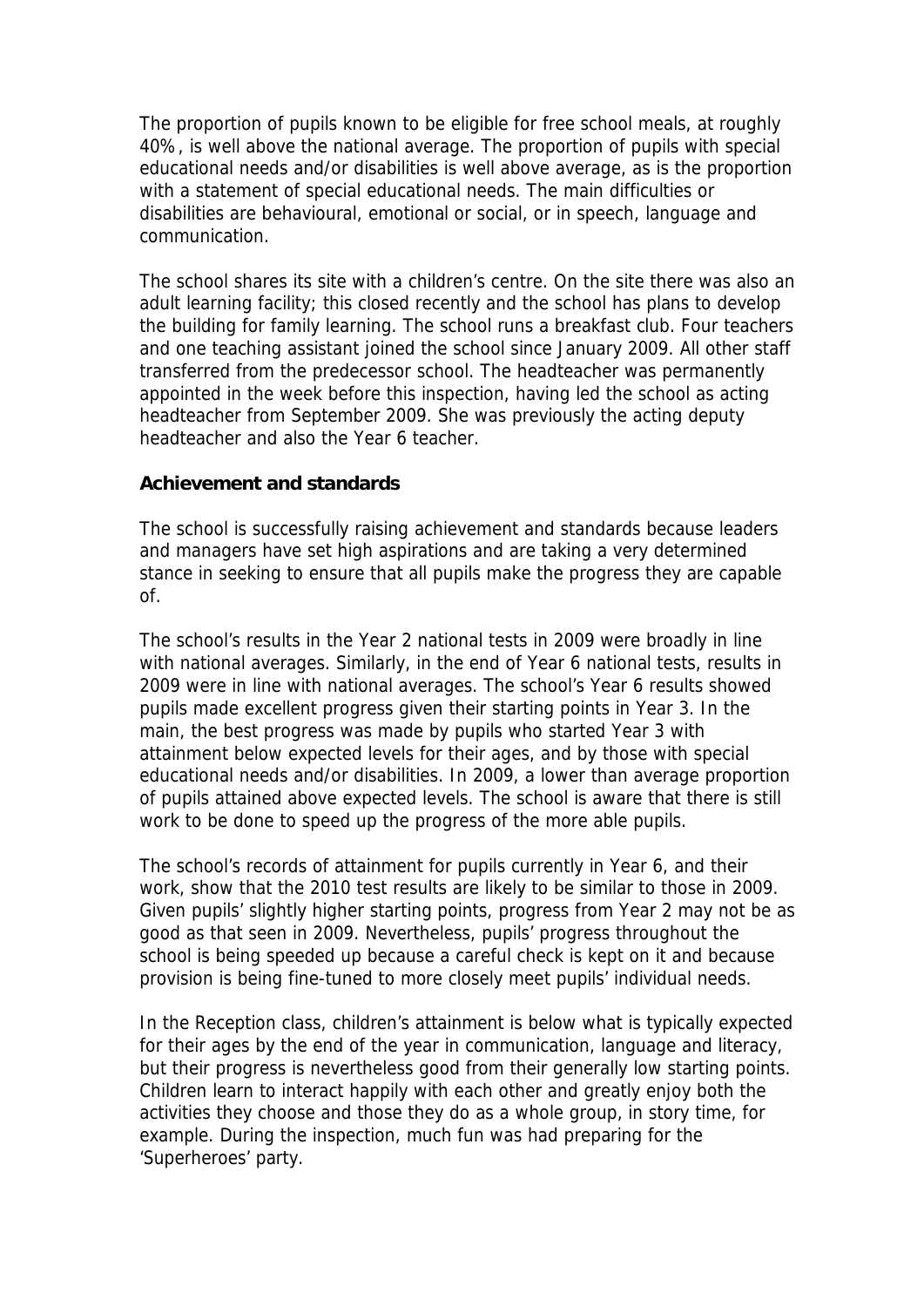The school's focus on improving pupils' skills in writing is bearing fruit. Samples of work examined included pieces of writing for a wide range of purposes and in varied styles or contexts, often linked to the theme being studied. Writing skills are being fostered securely although there are too many weaknesses in handwriting. In mathematics, pupils are making reasonable progress but, too often, skills are learned out of context and without the support of tangible objects or visual explanations. Pupils know their targets for learning and can talk about them, not just in terms of the numerical levels they are aiming for, but also in terms of what specifically they need to do and develop.

## **Personal development and well-being**

The school is a happy, calm and harmonious community. Behaviour is good, although concentration drifts occasionally when teaching or tasks lack interest. Pupils are keen to please and are friendly to visitors. They are proud of their work and were particularly eager to show inspectors their 'theme' books and talk about the trips and clubs they enjoy. Attendance has improved but is still only broadly average, mainly because some families take their children on holiday during term time. Many activities provided by the school support pupils in developing a good understanding of how to lead safe and healthy lives. Pupils respond positively when given responsibilities, such as acting as 'play partners' or as members of the school council.

# **Quality of provision**

Teaching and learning are undertaken calmly and in pleasant, orderly classrooms much enhanced with good displays. Teaching is mostly satisfactory or good; it is sometimes outstanding. There are, however, relative shortcomings in some teachers' subject knowledge or teaching skills in mathematics, and also in their skill in providing challenge for the more able pupils. There is a wide spread of ability in each class and lesson planning usually caters for the needs of most pupils. In some lessons, pupils do work that is already well within their grasp. Teaching assistants are attentive to pupils' emotional and learning needs and work in good partnership with class teachers to support pupils' learning. In the best lessons seen, teachers and teaching assistants showed skill in identifying those pupils who needed extra help and giving it to them, often through supportive questioning and encouragement. Marking is generally good; it makes reference to pupils' targets and checks that pupils have responded in subsequent work to comments previously made. Teachers are aware of their pupils' attainment at the start of the academic year and of what can be expected of them by the end of it. They are not always aware of any previous underachievement that needs to be addressed.

There are many good features in the curriculum. The themed approach to subjects such as history, geography, science and religious education is enjoyed by pupils, and also by staff. It makes learning fun, exciting and relevant. The provision for literacy also has many positive features, in both the materials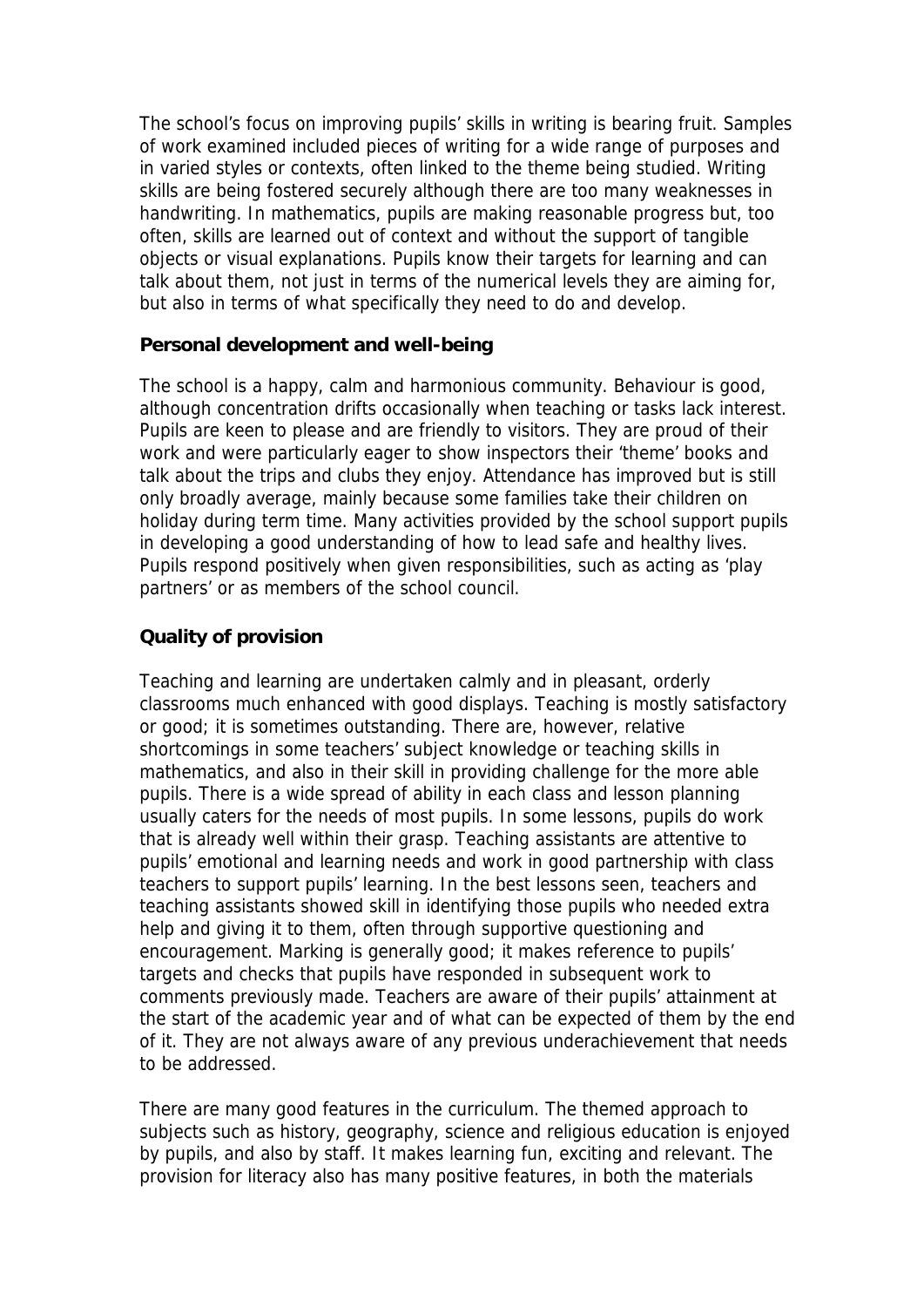used and in teachers' understanding of how to present them. Children in the Reception class benefit from a good learning environment with much space and interesting areas and resources; plans exist to enhance these further. Resources for information and communication technology are good, as is the library. Much is done to support pupils' personal development, formally in lessons but also informally and unobtrusively in the many positive individual interactions staff have with pupils. The school has established high expectations of pupils' behaviour and pupils are clear about them. The headteacher, in particular, plays an important part in helping individual pupils manage their behaviour at times of stress or difficulty. The breakfast club is organised well and provides a good start to the day for those pupils who attend; a warm family feel prevails in it. Pupils' well-being is given a very high priority. Safeguarding arrangements are good.

## **Leadership and management**

The vision and drive of the headteacher and the Chair of the Governing Body and that of other staff and governors have been hugely instrumental in raising standards and achievement. Staff are rightly proud of what they have achieved together in transforming the school for the better. The school has good capacity to sustain further improvements.

The headteacher is held in high esteem by staff. Staff share the desire to improve the school and can see what needs to be done. Work on developing teaching and learning is particularly strong. Subject leadership has positive features visible in the thoughtful evaluations undertaken through a good range of strategies including lesson observations and scrutinies of pupils' work. There is currently no deputy or assistant headteacher; plans are in place to strengthen the leadership team so that the headteacher can share the responsibilities she currently has to manage. Leadership of the Early Years Foundation Stage is good.

The school development plan is ambitious for the school and community. It states clearly as one of its aims 'to inspire and motivate children to have aspirations'. Appropriate success criteria are given but they do not place enough emphasis on outcomes for pupils. Self-evaluation is mostly accurate. The governing body is becoming increasingly adept at holding the school to account for the outcomes it achieves. The headteacher and assessment coordinator keep good records of pupils' attainment. The systems used, while useful in many ways, do not currently allow for speedy analysis of the progress of groups of pupils, for example.

# **External support**

The school benefits greatly from the backing of the University of Gloucestershire as well as from its other two main supporters in the Learning Community Partnership. The school's partnership with the initial teacher training department of the university is strong and of mutual benefit, enriching